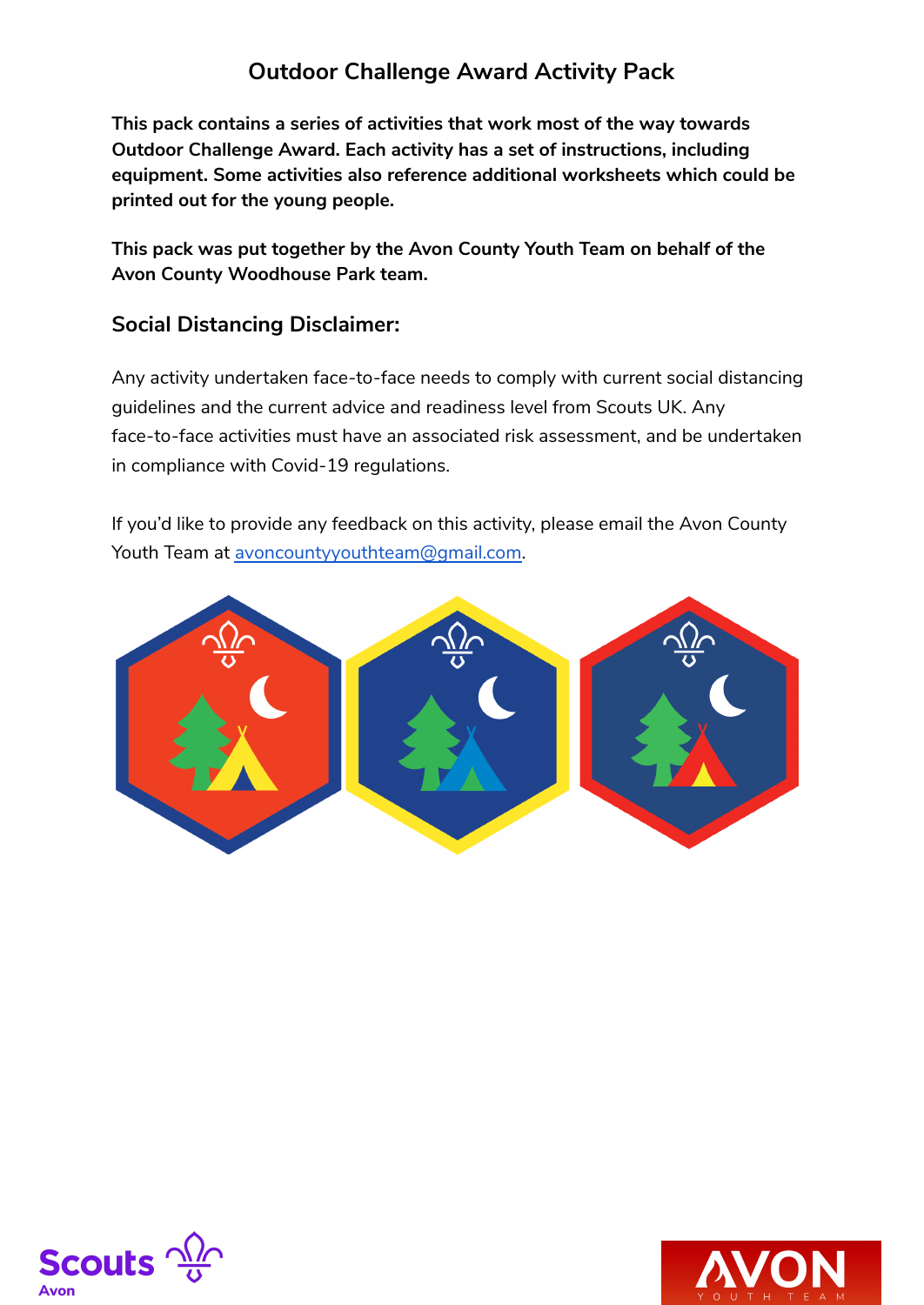| <b>Introduction Notes</b>                      | 3                       |
|------------------------------------------------|-------------------------|
| <b>Pack a Rucksack</b>                         | 3                       |
| Learning: Countryside Code, Hygiene, Accidents | 3                       |
| <b>Pitch a Tent</b>                            | 3                       |
| <b>Light a Fire and Cooking</b>                | $\overline{\mathbf{4}}$ |
| <b>Camp Gadget</b>                             | $\overline{\mathbf{4}}$ |
| <b>Wide Game</b>                               | $\overline{\mathbf{4}}$ |
| <b>Campfire Entertainment</b>                  | $\overline{\mathbf{4}}$ |
| <b>Team Project</b>                            | $\overline{\mathbf{4}}$ |
| <b>Site Service</b>                            | 5                       |
| <b>Identifying Animals</b>                     | 5                       |
| <b>Helping Animals</b>                         | 5                       |
| <b>Beavers Outdoor Challenge Award</b>         | 6                       |
| <b>Cubs Outdoor Challenge Award</b>            | $\overline{7}$          |
| <b>Scouts Outdoor Challenge Award</b>          | 8                       |
| <b>Other Badges</b>                            | 8                       |



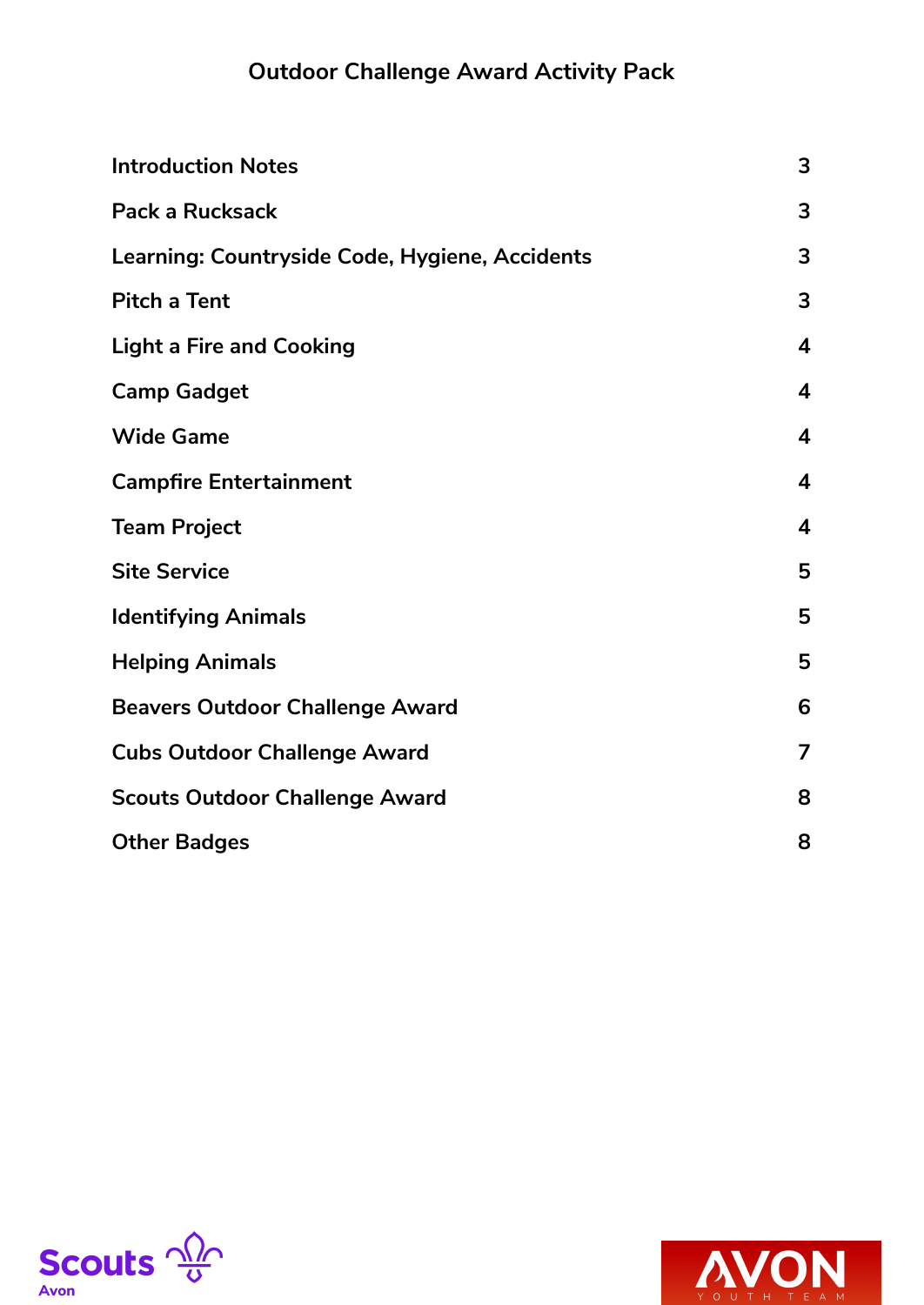### <span id="page-2-0"></span>**Introduction Notes**

The young people will be split into small groups to work together on these activities. By completing all these activities, a young person will mostly finish their Outdoor Challenge Award, without the actual camping. Once the 'campsite' has been set up, the activities can be completed in any order – and could even be done individually on evening meetings. The activities included in this pack are also not the exclusive way to complete the requirements, and leaders can use their discretion to make reasonable adjustments as they see fit.

### <span id="page-2-1"></span>**Pack a Rucksack**

For the Outdoor Challenge Award, young people should treat this activity pack as if they were camping for a weekend. The young people should pack a rucksack to bring with them. On the "OCA - [Rucksack"](https://drive.google.com/open?id=1qpubBvh4w4CQyZpzVOFK6WP7ZzkJVNho) sheet, you will find a standard kit list and packing tips. The kit list is split into items that the young people should bring to the activity, and items that the young people would pack for camp but don't need to bring to this activity.

### <span id="page-2-2"></span>**Learning: Countryside Code, Hygiene, Accidents**

Leaders should start off by briefing the young people. The briefing should include a reminder of Covid-safe behaviour and should also include the three parts of the Countryside Code (respect other people // protect the natural environment // have fun outdoors), the importance of personal and campsite hygiene, and what to do in case of accidents and injuries.

Beavers will need to learn about treating a cut or bruise, and how to report an accident to a leader. Cubs need to learn how to treat mild burns, scalds, cuts or grazes and make a call to the emergency services. Young people should learn about a wider range of injuries. Any work done towards this will also contribute towards the Emergency Aid staged activity badge.

The young people should also be briefed on the setup and status of Woodhouse Park. The site is currently open to sections from Easter until the end of the year. Rather than a campsite, it is currently available as an open space (like a park) for groups that don't have the outdoor space at their HQ. The buildings are all out of bounds, so if the young people need the toilet, there are portaloos available to use. There is no running water- also meaning no fires are allowed. The whole site that you know and love is still there for the time being.

# <span id="page-2-3"></span>**Pitch a Tent**

Groups should bring their own tents and will know how to pitch them. The young people will pitch their tents at the start of the day, and put them away at the end, just like camp. Tents could be arranged around a flagpole to make it campier.



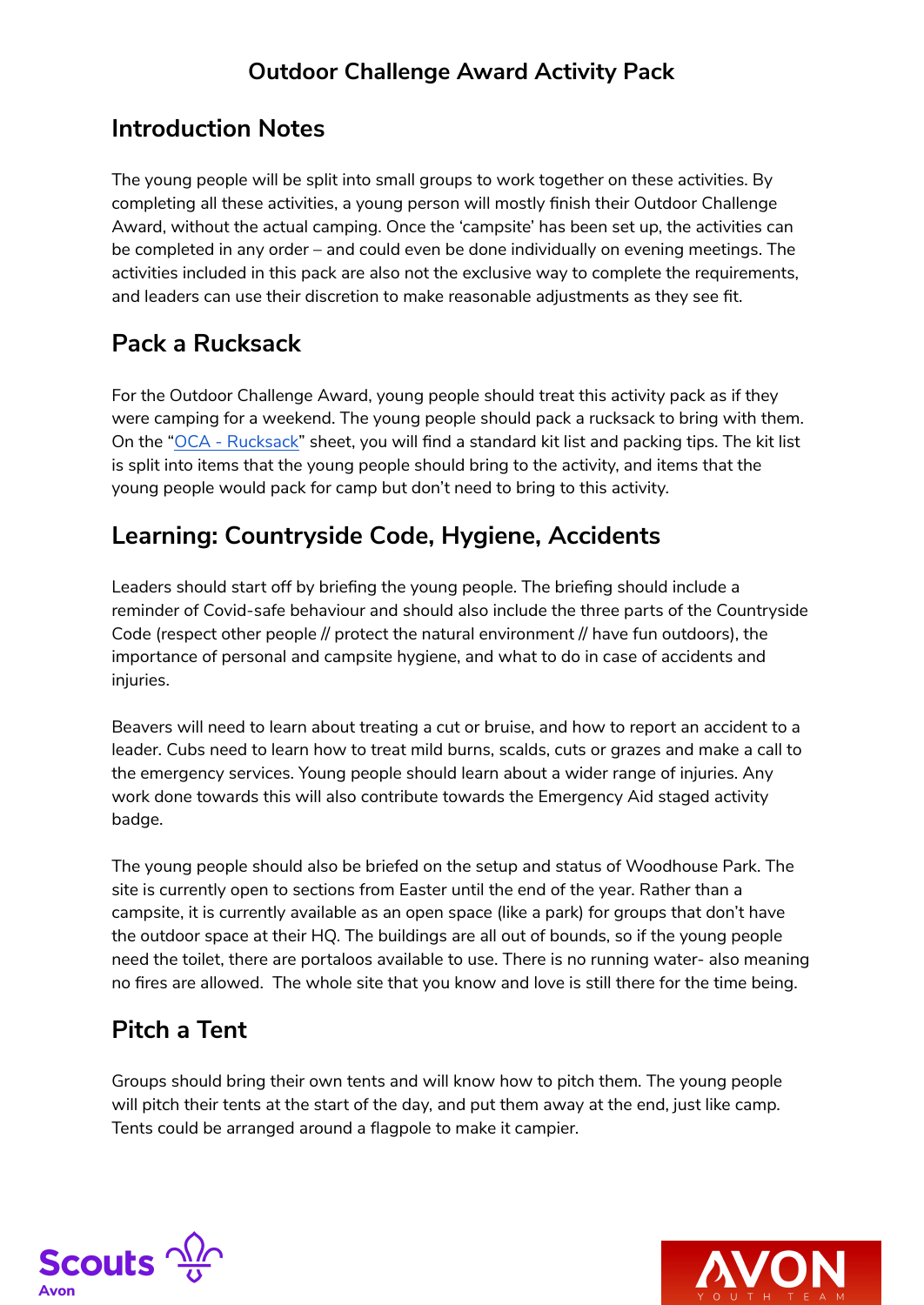## <span id="page-3-0"></span>**Light a Fire and Cooking**

**The fire pit at WHP is currently out of use and there are no altar fires available on site.**

## <span id="page-3-1"></span>**Camp Gadget**

Make a camp gadget, such as pioneering a clothesline, or whittling a tent peg. Beavers have a criteria of learning how to tie three simple knots and taking part in an activity using natural materials such as twigs, so you can easily incorporate those into this activity.

The Cubs have a requirement to build a shelter big enough to fit two Cubs. You could construct a den using pioneering skills as well as making a camp gadget.

A simple clothesline could use 6 poles, 2 pegs and a length of rope, as explained in the "OCA – [Pioneering"](https://drive.google.com/open?id=1X2lVxBISsU-x4krHwUnq9srnKfvONq7r) worksheet.

### <span id="page-3-2"></span>**Wide Game**

There is an orienteering course around Woodhouse Park – see the "OCA – [Orienteering"](https://drive.google.com/open?id=1H0peMvsEB5qvZWOUMl7NDB4pXeFUOEEQ) worksheet.

The course gives you the letters to spell "YOU ARE VERY LOST". If desired the route could also be shortened to "YOU ARE LOST" OR "LOST". See "OCA - [Orienteering](https://drive.google.com/open?id=1KuItOrEnksuzpCkrI6F2jTAEDgz533Kl) Answers" for the answers.

## <span id="page-3-3"></span>**Campfire Entertainment**

There are no fires to be found at Woodhouse for the time being, so we'll just have to pretend. Round the campfire, we might get the young people to plan and act in some skits or sing some campfire songs. Both of these options work towards the Entertainer activity badge.

"OCA – [Campfire](https://drive.google.com/open?id=1mahk-Nk_d8gsoyw58zFjfocjKsAAFrjj) Songs" has a few campfire songs, in case you are rusty. You could print some copies to hand out to the young people.

Alternatively, you could give out some pens and paper and get the young people to plan their short sketches to entertain each other.

#### <span id="page-3-4"></span>**Team Project**

A requirement of the Scout's Outdoor Challenge is to "complete a 2-hour activity or project". Even the most capable leader will struggle to make this pack last less than 2 hours, so you will complete it with ease.



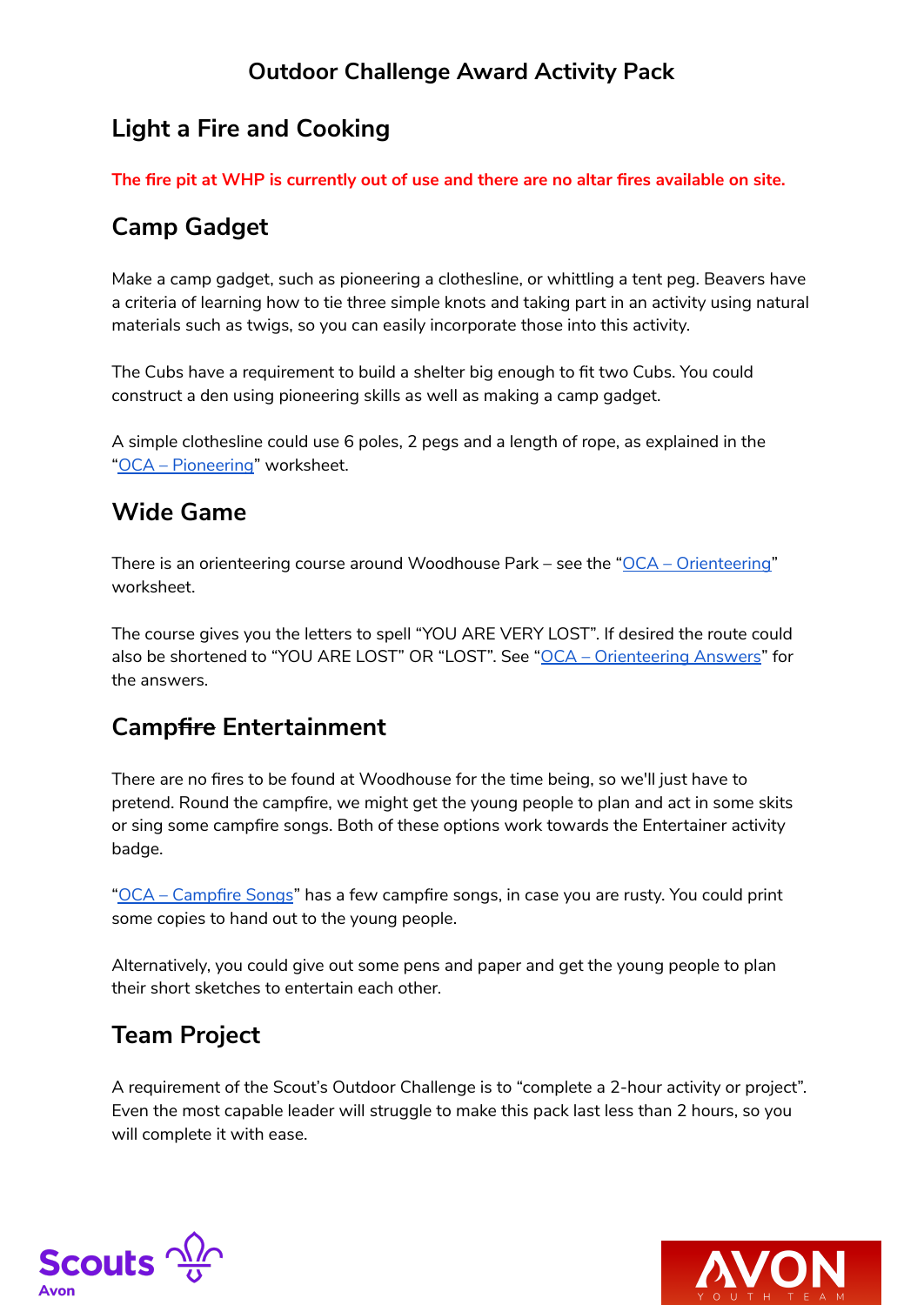#### <span id="page-4-0"></span>**Site Service**

Assuming you have completed the rest of the booklet, the site service is an optional extra for young people in Scouts and Explorers. Woodhouse needs lots of work done, and the site team will be grateful for any help. Have a look at the new website here: [WoodhousePark.org.uk](http://woodhousepark.org.uk/)

## <span id="page-4-1"></span>**Identifying Animals**

A requirement for the Beavers My Outdoor Challenge Award is to point out and name five different types of animal, insect, bird or fish that you might find near where you live. Why not let your Beavers become Nature Detectives? All you will need are some pens and paper.

Take your young people on a walk around your local area, or around your designated area at Woodhouse Park. You can look at the "OCA - Nature [Detective](https://drive.google.com/open?id=11ASdPCkMwndWPvWDjAOG9X9we8ZdRucC)" sheet for ideas of the types of creatures your young people can keep an eye out for.

## <span id="page-4-2"></span>**Helping Animals**

Another requirement for the Beavers My Outdoor Challenge Award is to make something to help animals in the wild. To do this, you could make a bird feeder! To make one, you will need:

- Mixing bowls
- Wooden spoons
- String
- Pine cones
- Vegetable fat
- Dried fruit
- Grated cheese
- Bird seed
- Tablecloths

Split the Beavers into small groups and get them gathered around a tablecloth. Everyone should add the room temperature vegetable fat to the bowl, and squash it with the wooden spoon. Each group should add the other ingredients a little bit at a time and stir them into the softened vegetable fat. Everyone should have a turn at adding ingredients or stirring the mixture, until all of the ingredients and fat are equally mixed together.

Everyone should tie a piece of string around the top row of a pinecone's scales so the cone can hang up. Everyone should use their fingers to squish the bird food mixture into and around their cone until it forms a ball shape. Everyone should put their cone feeders in the fridge (or another cool place) to harden. Once the cones are set, get permission to hang them somewhere outside and wait for the birds to arrive!



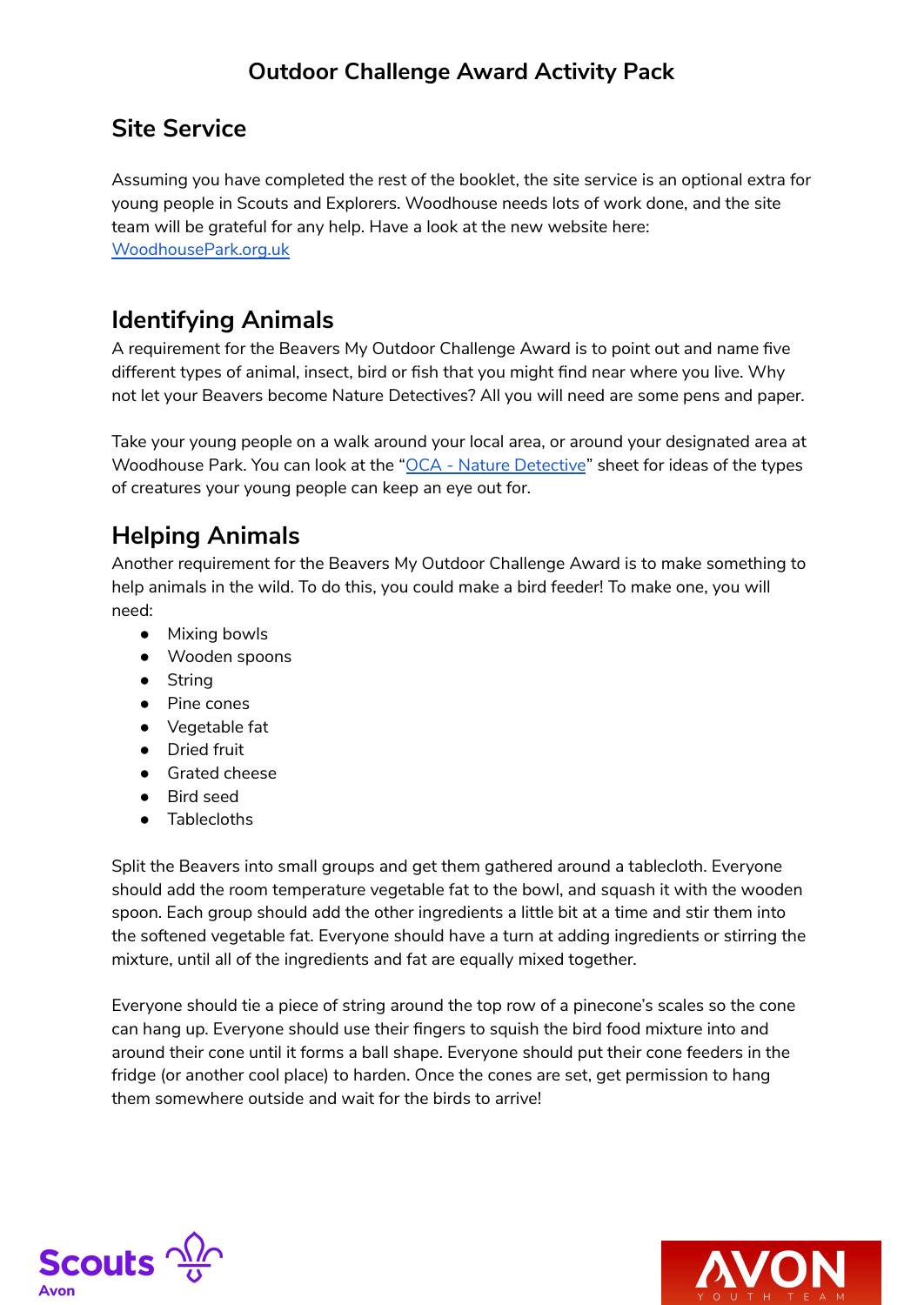#### <span id="page-5-0"></span>**Beavers Outdoor Challenge Award**

The award [requirements](https://www.scouts.org.uk/beavers/awards/my-outdoors/) can be found here. This activity pack completes all the requirements of the award, apart from nights away (which are not allowed) and the cooking section (as there are no fires at Woodhouse Park).

#### **1. Go on a sleepover or a camp with other Beavers, and do at least two of these:**

- **a. help put up a tent**
- **b. collect wood and help to build a fire**
- **c. cook something on a fire**
- **d. sing songs around a fire**
- **e. wash up after dinner**
- **f. set up your bed and sleeping bag**
- **g. play a wide game**
- **2. Learn how to tie three simple knots**
- **3. Show that you:**
	- **a. know what to do if someone has an accident**
	- **b. know why it is important to tell an adult when an accident happens**
	- **c. can do simple first aid for someone who has a cut or bruise**
- **4. Take part in an activity using natural things like leaves, bark, twigs, sand or rocks.**
- **5. Point out and name five different types of animal, insect, bird or fish that you might find near where you live.**
- **6. Make something to help animals in the wild.**



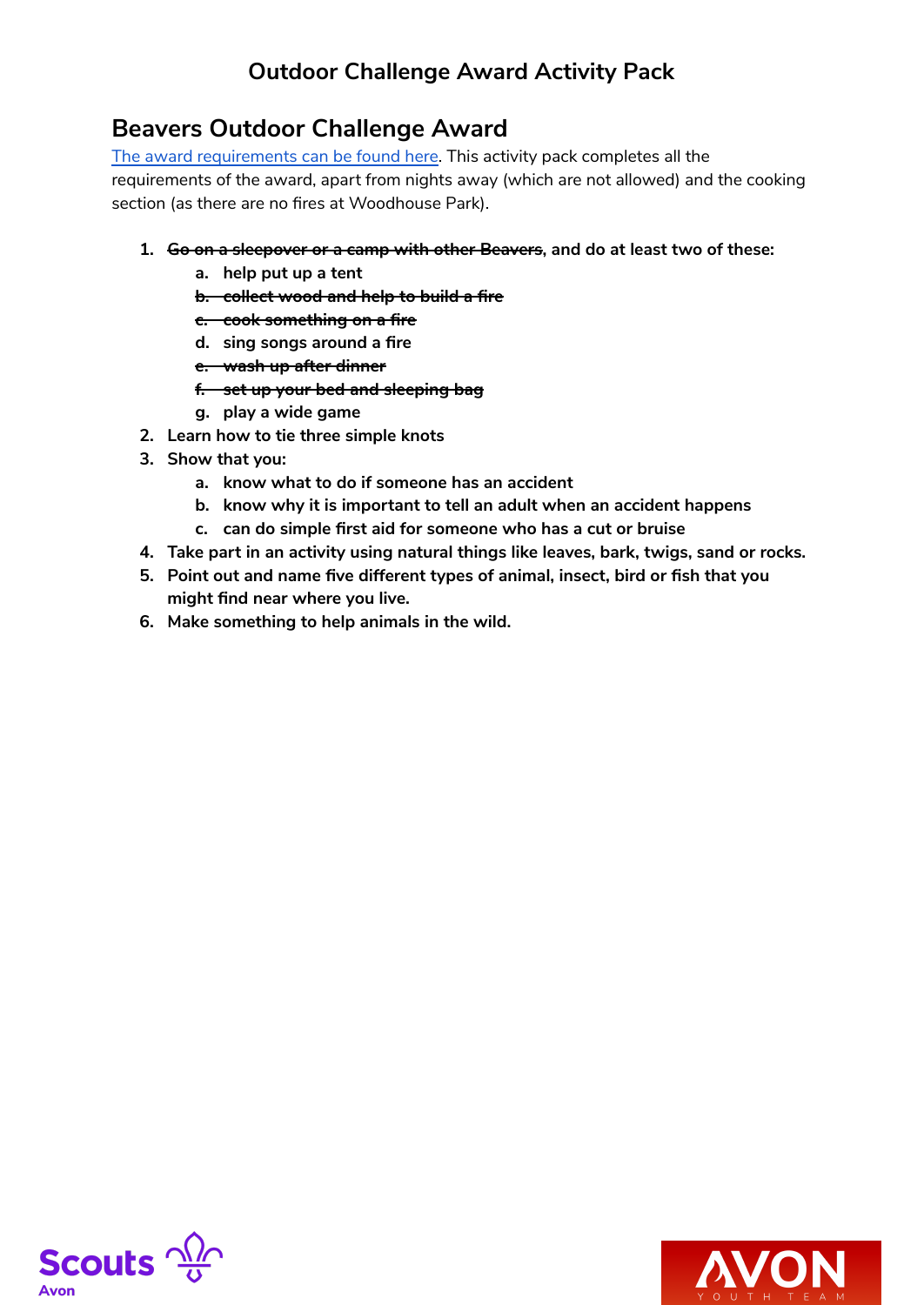#### <span id="page-6-0"></span>**Cubs Outdoor Challenge Award**

The award [requirements](https://www.scouts.org.uk/cubs/awards/our-outdoors/) can be found here. This activity pack completes all the requirements of the award, apart from nights away (which are not allowed) and the cooking section (as there are no fires at Woodhouse Park).

#### **1. Take an active part in at least three nights away, on camps or Pack holidays.**

- **2. While you're away, work with other Cubs to do all of these tasks:**
	- **a. help to pitch and strike your tent**
	- **b. show that you know how to look after yourself and be safe at camp**
	- **c. show that you know how to keep your tent and kit safe, tidy and secure**
	- **d. cook a meal with your Six**
	- **e. build a shelter big enough for two Cubs**
	- **f. using bamboo canes, rubber bands or simple lashings complete a simple pioneering project or make a camp gadget**
	- **g. learn and follow the Countryside Code**
	- **h. show you know what things you need to do to look after your campsite, and that you can put them into practise**
	- **i. show that you know how to treat mild burns, scalds, cuts or grazes and make a call to the emergency services**
- **3. While you're away, do at least two of these tasks as well:**
	- **a. take part in a wide game**
	- **b. take part in a campfire sing-along or other entertainment**
	- **c. cook a backwoods meal**
	- **d. build a bivouac and sleep in it**
	- **e. care for your personal equipment while at camp**
	- **f. using knots that you've learned, make a simple camp gadget, like a flagpole**